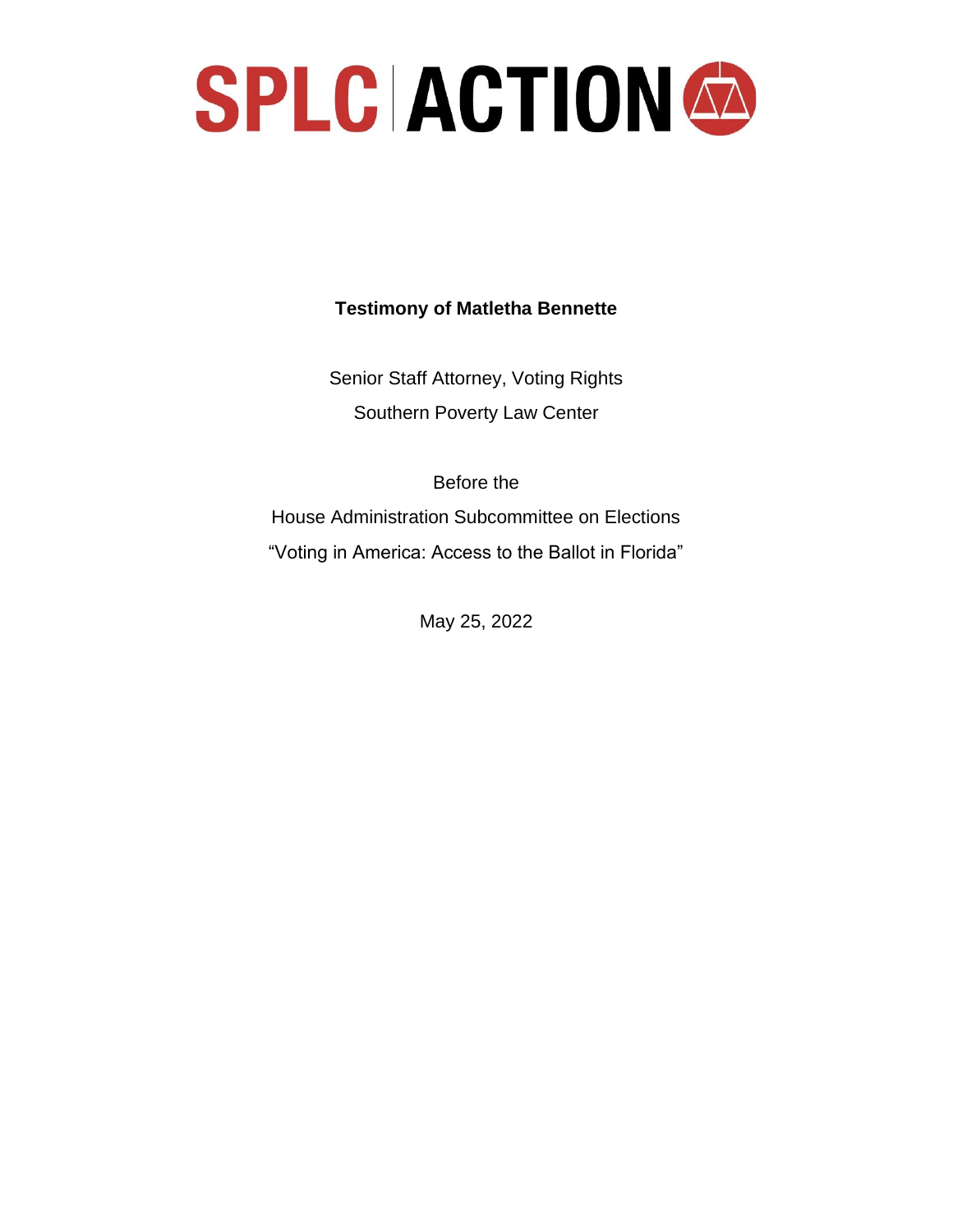#### **Testimony of Matletha Bennette Senior Staff Attorney, Voting Rights Southern Poverty Law Center Before the House Administration Subcommittee on Elections "Voting in America: Access to the Ballot in Florida" May 25, 2022**

Chairman Butterfield, Ranking member Steil, and members of the Committee on House Administration – Subcommittee on Elections. I am Matletha Bennette, a Senior Staff Attorney in the Voting Rights Practice Group at the Southern Poverty Law Center (SPLC).

Thank you for the opportunity to speak before you today on "Voting in America: Access to the Ballot in Florida." Florida has a long history of denying voting rights to citizens, especially people of color, women, and young people. Despite the gains made over the past several decades, we face a renewed commitment by many to return to the old, shameful days of poll taxes, literacy tests, identification cards, and citizenship tests. Though these modern-day voter suppression efforts use new tools and are often rhetorically clothed in the language of "election integrity" legislation, opponents of voting reform, emboldened by lies of fraud, are becoming increasingly vocal regarding their plans to dismantle the elections process, brick by brick. These movements have been successful in inciting violence, intimidating voters, and subverting the will of the people.

Established in 1971, the SPLC is a catalyst for racial justice in the South and beyond, working in partnership with communities to dismantle white supremacy, strengthen intersectional movements, and advance the human rights of all people. SPLC works with impacted communities to eradicate poverty, decriminalize and decarcerate Black and brown people, protect voting rights and civic engagement, and dismantle white nationalism to protect democracy. Our practice group issue areas include: hate & extremism, children's rights, immigrant justice, LGBTQ rights, economic justice, criminal justice reform, and voting rights.

The Voting Rights Practice Group works to empower voters and eliminate disenfranchisement and discriminatory voting practices in the Deep South. In collaboration with community partners and organizers, we engage and mobilize voters, restore voting rights to returning citizens, pursue electoral policy reforms, and bring litigation to challenge unconstitutional and discriminatory voting practices. The SPLC is committed to protecting and increasing access to the ballot box throughout the South, but particularly for Floridians in 2020. We promote expansion of the state's existing early voting options, including securing additional days, hours and locations to vote. We have also supported legislation that allows automatic and same-day voter registration and worked to defeat bills aimed at expanding the state's felony disenfranchisement law.

### **Historical Context for Florida's Voter Suppression**

"The right...to vote shall not be denied...on account of race."<sup>1</sup> In 1870, the Fifteenth Amendment was ratified and lauded as granting a voice at the ballot box to Black people and former slaves, basically protecting the voting rights of African American men after the Civil War. Unfortunately, ineffective enforcement of that constitutional amendment allowed Southern states to impose discriminatory voting practices that effectively disenfranchised African Americans.

Florida, like all former Confederate states, stealthily found ways to circumvent the Fifteenth Amendment. Since race could not be a factor, southern states instituted a White primary that eliminated the Black electorate from

 $1$  U.S. CONST. AMEND. XV, §1.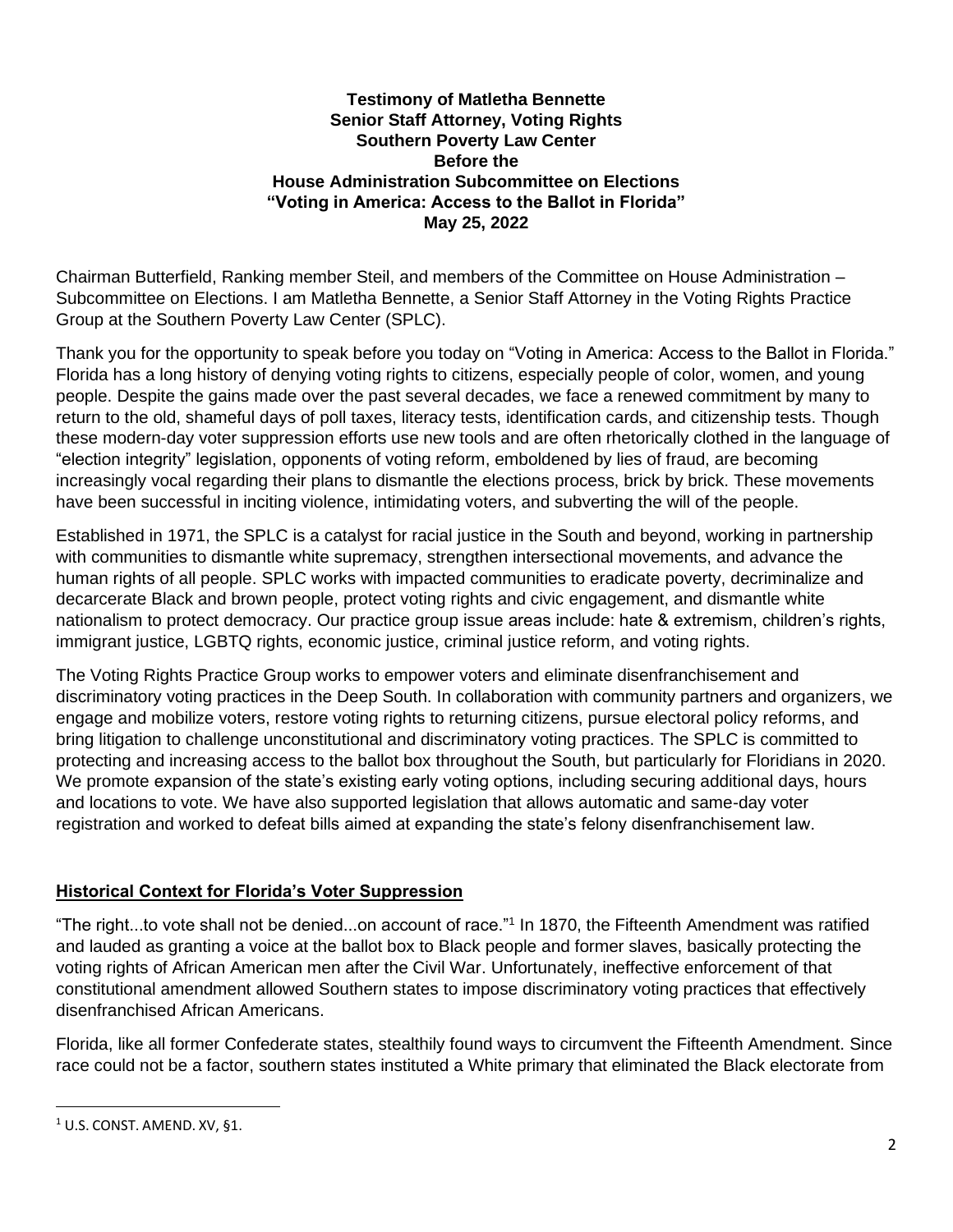participation, and grandfather clauses that seeded out Black voters whose grandfathers were born slaves and had never fathomed electing a candidate of their choice. Additional suppressive measures included a poll tax that disenfranchised the poorest individuals, who were overwhelmingly and disproportionately Black, and literacy tests for those who could not read, eradicating the right to vote for former slaves who would have been killed for picking up a book. Further, Florida's felony disenfranchisement statute, set against the backdrop of the mass incarceration of Black and Brown men, has been successful in denying a voice at the ballot box to many minorities.

When these tactics became insufficient to reach the desired end, violence became the poison of choice. On Election Day 1920, in Ocoee, Florida, a quiet Florida town became the site of a gruesome race riot when 30 to 60 Black citizens were murdered, and their homes and communities were burned to the ground, after a Black man attempted to vote.<sup>2</sup> As Judge Mark Walker opined in his 288-page decision against one of Florida's most restrictive voting laws in recent history, "Restrictive voting laws and racial violence made a brutally effective pair."<sup>3</sup>

In theory, the Fifteenth Amendment granted Black people the right to vote. But, in practice, the innovative barriers that Florida officials used to silence the voice of the people, and the surge of violence against those who dared to cross them, succeeded in disenfranchising the most vulnerable of Florida's electorate for decades.

Years after the passage of the Voting Rights Act of 1965, Florida's long and storied history of denying poor people, racial minorities, and women the right to vote is still being written. In fact, since 2013, when the Supreme Court gutted Section 5 of the Voting Rights Act, which provided the greatest legal protections to the most marginalized communities, we have seen states in the Deep South pass voter suppression laws that target the same communities Section 5 was enacted to safeguard. Extremist hate groups threatened by Black empowerment, conspiracy theorists easily baited by election fraud rhetoric, and others seeking to maintain the status quo have collectively incited lawmakers to peel back the protections of the waning Voting Rights Act. A flood of discriminatory voting laws has been unleashed across the South, and Florida is riding the waves.

### **Failed Implementation of Amendment 4**

Prior to the adoption of the Voting Restoration Amendment (known as Amendment 4), Florida's criminal disenfranchisement laws were among the most restrictive in the country. In 2018, SPLC joined a coalition of voting rights groups, led by the Florida Rights Restoration Coalition, to support the passage of Amendment 4. Sixty-five percent of Florida voters chose to restore voting rights to 1.4 million residents who had completed their sentences for felony convictions. After years of inaction by elected officials, Floridians overwhelmingly approved the largest expansion of the right to vote since the Voting Rights Act.

Despite the unambiguous and self-executing nature of Amendment 4, the Florida Legislature brazenly closed its 2019 Legislative Session with the passage of Senate Bill 7066, so-called "implementing legislation" that ignored the will of the voters and gutted the spirit of Amendment 4 by defining completion of one's sentence to include payment of all fines and fees associated with the sentence. No reasonable person could have imagined that after passage of Amendment 4, a person who had completed their term of imprisonment would nevertheless remain disenfranchised due to financial obligations.

<sup>&</sup>lt;sup>2</sup> Darryl Paulson, "Florida's history of suppressing blacks' votes," [https://www.tampabay.com/news/perspective/floridas-history-of](https://www.tampabay.com/news/perspective/floridas-history-of-suppressing-blacks-votes/2146546/)[suppressing-blacks-votes/2146546/,](https://www.tampabay.com/news/perspective/floridas-history-of-suppressing-blacks-votes/2146546/) Tampa Bay Times, October 11, 2013; Office of Program Policy Analysis and Government Accountability (OPPAGA), "Ocoee Election day Violence - November 1920," [https://oppaga.fl.gov/Documents/Reports/19-15.pdf,](https://oppaga.fl.gov/Documents/Reports/19-15.pdf) November 2019.

<sup>&</sup>lt;sup>3</sup> League of Women Voters v. Lee, National Republican Senatorial Committee, and Republican National Committee, Case 4:21-cv-00186-MW-MAF, Final Order Following Bench Trial, At 44 (N. D. Fla. 2022).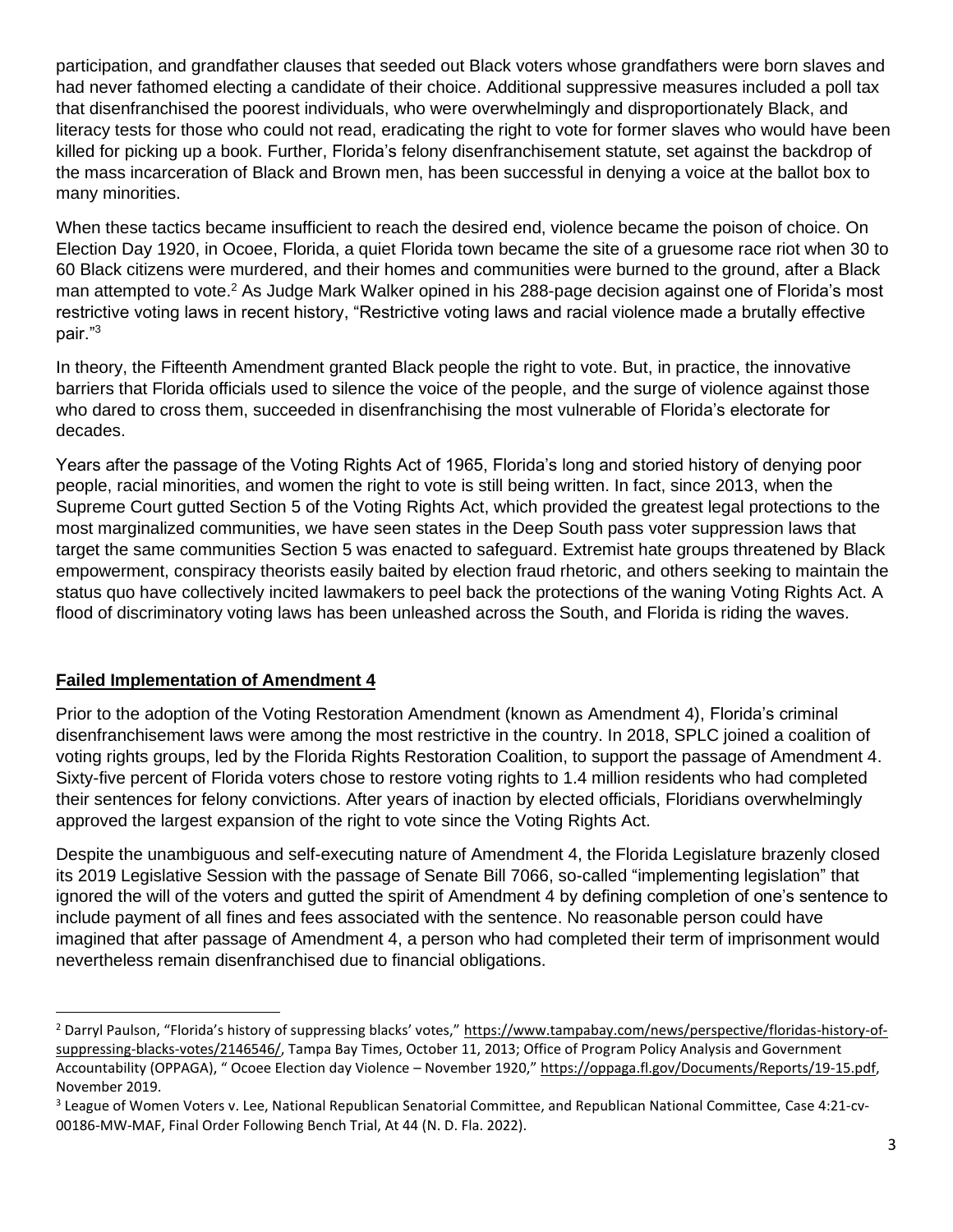Florida has a decentralized system of records, in which 67 county Clerks of Courts, the state Department of Corrections, and the Florida Office of Executive Clemency, and other agencies all keep different records and maintain different systems of a convicted felon's outstanding balances. In a sworn deposition, a chief official at the Secretary of State's office acknowledged that, since the implementation of Amendment 4, the state has been relying on information from the Department of Corrections that may be inaccurate, in determining who is eligible to vote or not. <sup>4</sup> She also acknowledged that it was unclear how someone with a felony conviction might be able to verify if they still owe money in fines and fees related to their case.<sup>5</sup> For example, if a defendant is being sentenced to incarceration, but not probation, that person may understandably give little regard to the financial penalties associated with the conviction. It may be many years until the person is released, and once released, the individual may not be well versed in navigating the complexities of multiple clerks' offices or the Department of Corrections to make the necessary determination of the status of the legal financial obligations.

Many returning citizens struggle to obtain decent jobs or housing, and struggle to pay back those obligations, with minorities—especially women of color—bearing the brunt of the legislation's impact. According to the Sentencing Project, nearly 900,000 Floridians who have completed their sentences remain disenfranchised due to legal financial obligations. 6

In *Harper v. Virginia Board of Elections*, the Supreme Court held,

Wealth or fee paying has...no relation to voting qualifications; the right to vote is too precious, too fundamental to be so burdened or conditioned...The principle [Equal Protection Clause] that denies the State the right to dilute a citizen's vote on account of his economic status or other such factors by analogy bars a system which excludes those unable to pay a fee to vote or who fail to pay.<sup>7</sup>

The voters were clear: Give our returning citizens the right to vote.

The inclusion of financial obligations as a prerequisite to registering to vote conditions an individual's right to vote on the ability to pay a fee. SB 7066 is not only a poll tax, but an affront to democracy.

In July 2019, the SPLC filed a federal lawsuit that describes how the payment requirement is an unconstitutional poll tax and discriminates against people based on their wealth.<sup>8</sup> Because a quarter of all Black women in Florida live below the poverty line, and the unemployment rate for Black women with a felony conviction is more than 43 percent, women of color are paid less than their male and White female counterparts and are likely to be more adversely affected by the new law. <sup>9</sup> The SPLC lawsuit was filed on behalf of people like Rosemary McCoy who, months after regaining the right to vote, faces revocation of that right "based purely on their low-income economic status."<sup>10</sup> Or women, like Janine Williams, a hopeful mother who, after her release from prison, spent years in several post-release programs like probation, parole and house arrest—accumulating thousands of dollars of debt from the costs of all the supervision, passed on to her in the form of monthly fees.<sup>11</sup> Though the specific gender discrimination claim brought by SPLC on behalf of

<sup>4</sup> Deposition of Toshia Brown, Chief of Voter Registration Services, Secretary of State, 150-151 (cited in Daniel Rivero, "Documents: Top Florida Officials 'Don't Know' How to Verify Felon Voting Eligibility," [https://www.wlrn.org/news/2019-09-19/documents-top](https://www.wlrn.org/news/2019-09-19/documents-top-florida-officials-dont-know-how-to-verify-felon-voting-eligibility)[florida-officials-dont-know-how-to-verify-felon-voting-eligibility,](https://www.wlrn.org/news/2019-09-19/documents-top-florida-officials-dont-know-how-to-verify-felon-voting-eligibility) September 19, 2019).

 $<sup>5</sup>$  Id.</sup>

<sup>6</sup> The Sentencing Project, "Locked Out 2020: Estimates of People Denied Voting Rights Due To A Felony Conviction," [https://www.sentencingproject.org/wp-content/uploads/2020/10/Locked-Out-2020.pdf,](https://www.sentencingproject.org/wp-content/uploads/2020/10/Locked-Out-2020.pdf) 2020.

 $7$  383 U.S. 663 (1966).

<sup>8</sup> McCoy, et al, Consolidated Case No: 4:19cv300-RH/MJF, Compl. for Decl. and Inj. Relief (N.D. Fla. 2019) (*consolidated with* Jones, et al v. Desantis, et al, 462 F. Supp. 3d 1196 (N.D. Fla. 2020) (*affirmed*, Jones v. DeSantis No. 20-12304 (11th Cir. 2021)). <sup>9</sup> <https://www.splcenter.org/seeking-justice/case-docket/mccoy-et-al-v-desantis-et-al>

<sup>&</sup>lt;sup>10</sup> McCoy, et al, Compl. for Decl. and Inj. Relief, At 1. [https://www.splcenter.org/seeking-justice/case-docket/mccoy-et-al-v-desantis](https://www.splcenter.org/seeking-justice/case-docket/mccoy-et-al-v-desantis-et-al)[et-al](https://www.splcenter.org/seeking-justice/case-docket/mccoy-et-al-v-desantis-et-al)

<sup>11</sup> <https://www.splcenter.org/news/2020/02/04/paroled-after-16-years-alabama-woman-finally-begins-life-adult>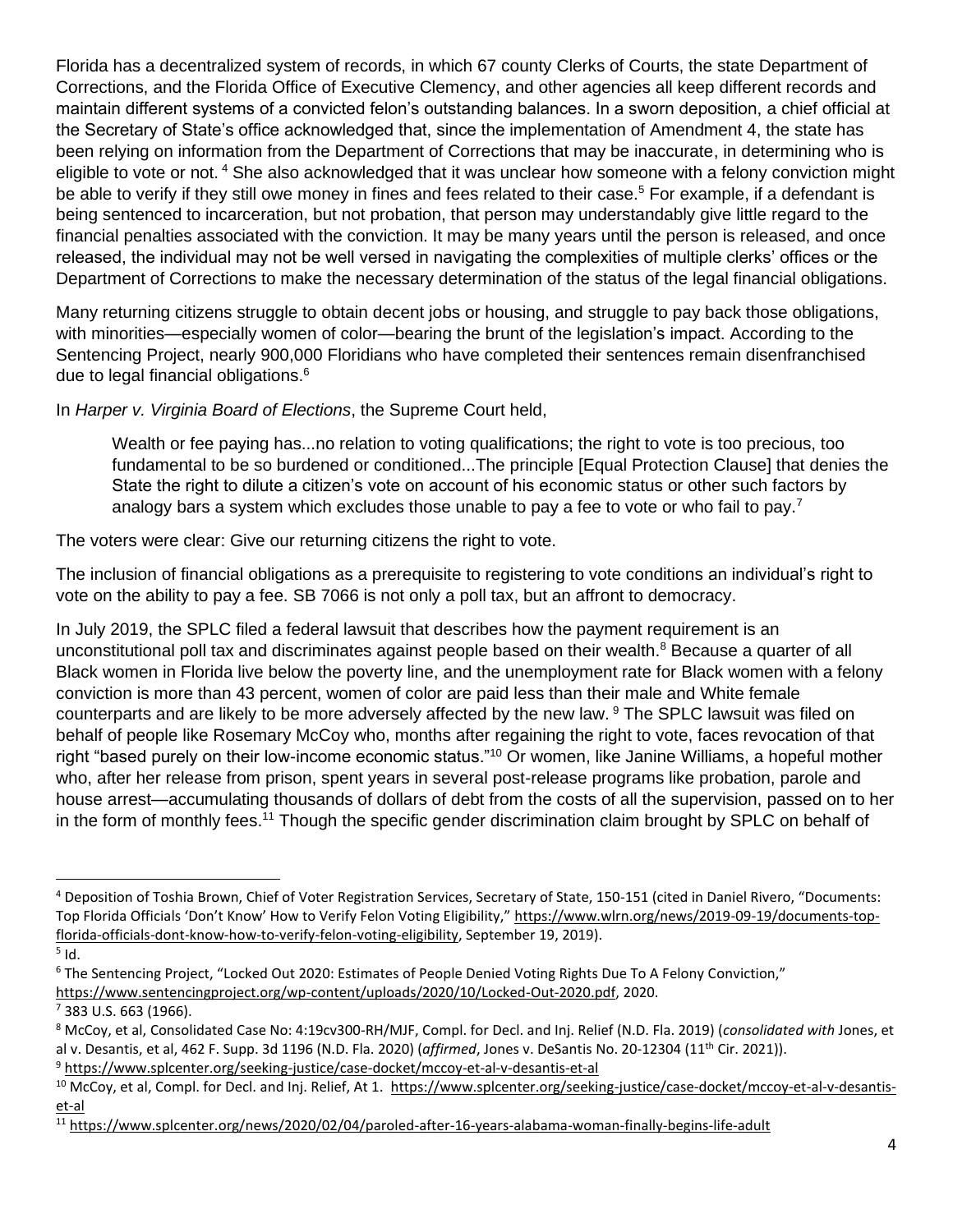McCoy and others failed on appeal, the Eleventh Circuit ultimately ordered that it is unconstitutional to condition voting on a requirement to pay amounts that are unknown and cannot be determined with diligence.<sup>12</sup>

SPLC and other community groups continue to assist individuals like Janine and Rosemary with repayment of their financial obligations and to provide them with resources for determining their eligibility to vote. Court officials are modifying sentences and allowing some debts to be converted to community service, volunteers are holding fundraisers to pay off penalties for residents, and organizations across the state aim to ensure returning citizens can still register to vote. Nevertheless, confusion, disenfranchisement, and even reincarceration for hundreds of thousands of potential voters remain.

By removing all financial obligations as a prerequisite to vote or providing a feasible pathway for repayment of these obligations, Florida can (1) correct the administrative chaos it created in passing SB 7066 and (2) support the 65% of Floridians who understood that an individual's right to participate in a Democratic society should not be contingent on how much money he or she makes.

### **Suppressive Voting Legislation in Recent Years**

Despite the raging COVID-19 pandemic, Florida saw record turnout at the polls, thanks in large part to voting by mail. Though the state was carried by former President Donald Trump, Republican legislators with an eye to redistricting and this year's gubernatorial election are now seeking to maintain power by tightening the reins on the entire elections process through restrictive voting legislation. These bills are nothing more than voter suppression guised as election integrity.

### *Senate Bill 90 (2021)*

In 2021, the Florida Legislature introduced and passed Senate Bill 90, which created unnecessary barriers and burdens that disproportionately and unconstitutionally impact Black and Latinx voters, women voters, and voters with disabilities. These excessive restrictions serve no purpose other than to prop up a political point and perpetuate a narrative of distrust in our elections processes.

The law requires groups engaged in voter registration activities to provide misleading information to voters that the organization "might not" submit the voter's registration application on time and to direct voters to the state's online registration portal. The law imposed this requirement even though Florida already has some of the most onerous third-party voter registration laws in the country, imposes hefty penalties on groups that do not return voter registration forms on time and has not had significant issues with untimely applications submitted by these groups. The SPLC filed a federal lawsuit on behalf of Harriet Tubman Freedom Fighters, Corp., a nonprofit, nonpartisan organization that focuses its registration efforts on youth, communities of color and returning citizens, challenging this unconstitutional aspect of the Florida law.<sup>13</sup>

During the 2020 general election, over 4.8 million Florida voters opted to use mail-in ballots, over 2 million more than in 2016.<sup>14</sup> Senate Bill 90 limits secure drop box availability to early voting hours, requires them to be physically manned, and requires them to be emptied every day – even though there has been no evidence of tampering. The measure effectively eradicates the convenient 24-hour drop boxes many hardworking Floridians have come to rely on for casting their ballot after late-night work shifts, between busy schedules, and

<sup>12</sup> Jones, et al. v. DeSantis, supra 7.

<sup>&</sup>lt;sup>13</sup> Harriet Tubman Freedom Fighters, Corp., et al. v. Laurel Lee, et al., Consolidated Case: 4:21cv242-MW/MAF (N.D. Fla. 2021) (*consolidated with* League of Women Voters of Florida, et al v. Laurel Lee, et al, Consolidated Case: 4:21cv186-MW/MAF (N.D. Fla. 2020))

<sup>&</sup>lt;sup>14</sup> Florida Division of Elections, Archived Early Voting and Vote-by-Mail Statistics, 2020 Elections, General Election <https://fldoswebumbracoprod.blob.core.windows.net/media/703948/gen-2020.pdf>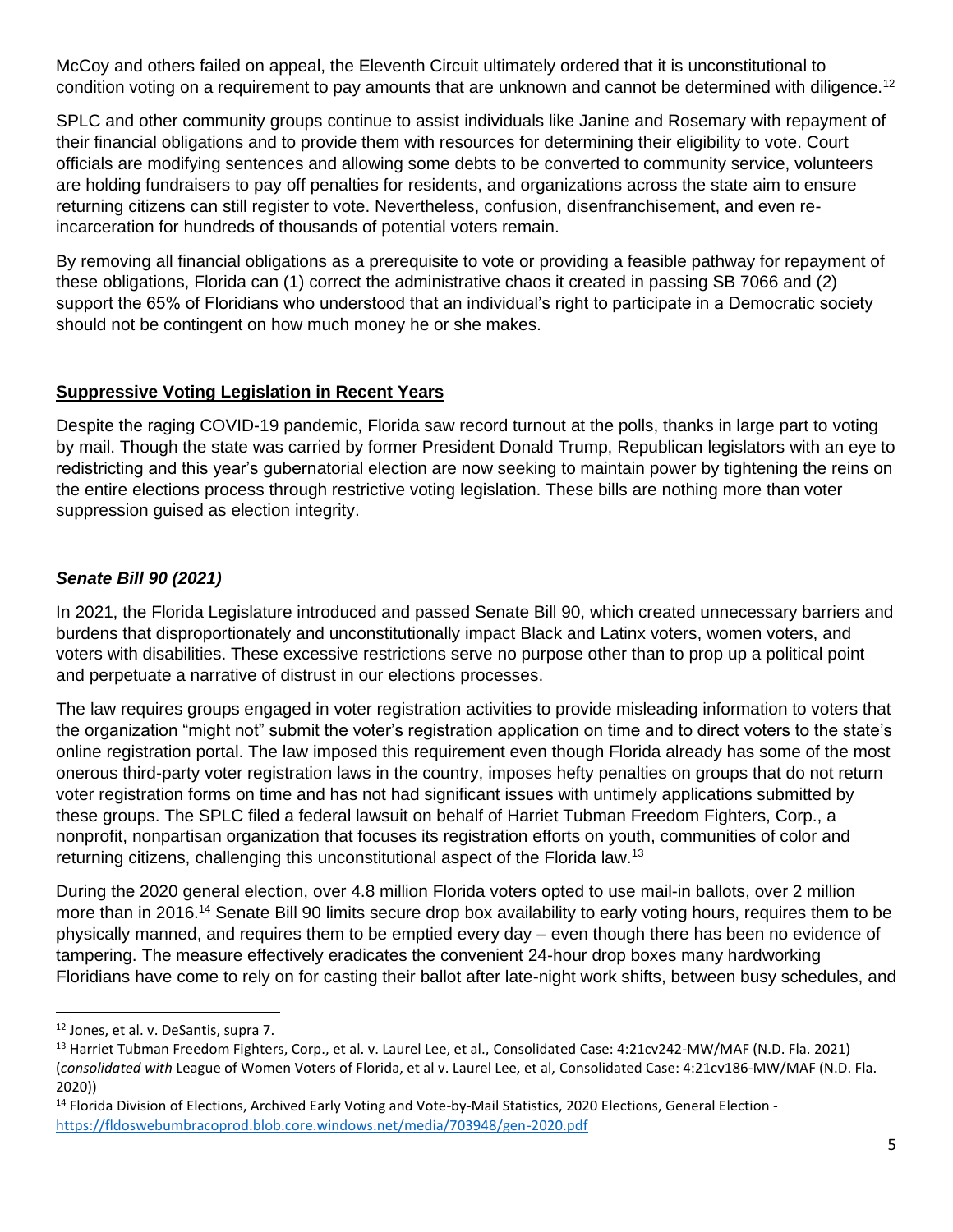amidst health concerns during the pandemic. Limiting drop boxes heightens the risk of long lines, chaos, confusion and low voter turnout. It also makes voting disproportionately less accessible and fair for voters of color, low-income communities, individuals with disabilities, and other marginalized voters.

The bill also criminally punishes simple possession of a ballot beyond the ballots of an immediate family member or two other people per election, even if the person possessing the ballot is doing it for free. This limitation makes it much more difficult for individuals to help a neighbor, a senior, or a disabled person, exercise their constitutional right.

And Florida legislators didn't just stop there.

Senate Bill 90 requires voters to provide a state ID number or the last four digits of their Social Security number to obtain a mail ballot, providing no alternative if a voter has neither identification number. It shortens the time period during which a voter can remain on the state's vote-by-mail list, which entitles them to receive a mail ballot automatically. It modifies rules for observers in ways that could disrupt election administration and restricts private individuals and entities from administering a single drop of water or morsel of food to voters trapped in long, hot voting lines. Even beyond the ballot box, the bill turns Florida's historical resign-to-run provisions on their head, stripping power from local communities when seats become vacant, and vesting authority in the Governor to cherry pick local officials.

On March 31, 2022, the U.S. District Court for the Northern District of Florida found that Senate Bill 90 infringed on the right to free speech by forcing organizations to make false claims to potential voters while trying to help them register. Ruling in three cases consolidated with the lawsuit, the court mandated that Florida seek pre-clearance from the Department of Justice for the next 10 years for changes to voting laws that would restrict drop boxes, voting by mail, third- party voter registration organizations, or assisting other voters.<sup>15</sup> On May 6, 2022, the Eleventh Circuit Court of Appeals in Atlanta overturned the injunction that stopped the law from being enforced, giving Florida free rein to enforce the suppressive measures.<sup>16</sup>

# *Senate Bill 524 (2022)*

Less than a year after the passage of the more expansive Senate Bill 90 (2021) and under the shade of pending litigation, Senate Bill 524 (2022) makes more detrimental changes to Florida's election laws. Pressured by homegrown groups like Defend Florida, a statewide right-wing organization that has perpetuated allegations of election fraud in the 2020 election, the legislation doubles down on existing barriers to voting and notoriously equips an additional government agency to sniff out problems that do not exist.

At the center of Senate Bill 524's unnecessary provisions, the Office of Election Crimes and Security (the Office) within the Department of State would house a trumped-up police force dedicated to pursuing voter fraud and other election crimes. Tasked with reviewing allegations and conducting preliminary investigations, the Office is unnecessary, duplicative and, combined with the police force, will cost Florida taxpayers about \$3.7 million.<sup>17</sup> The Office lacks guardrails which could lead to a politicization of election security at a time when distrust among voters in the system is at an all-time high. It allows the Office to initiate investigations and to investigate claims submitted by anyone, and there is nothing preventing the office from being used as a tool for political purposes and for targeting voter registration groups and local election officials.

Florida has not previously had an office dedicated to the enforcement of election laws; and for good reason there wasn't any need. Election fraud is exceedingly rare. A *New York Times* investigation found no evidence

<sup>15</sup> <https://www.splcenter.org/seeking-justice/case-docket/harriet-tubman-freedom-fighters-corp-et-al-v-laurel-lee-et-al>

<sup>&</sup>lt;sup>16</sup> <https://www.splcenter.org/news/2022/04/01/federal-judge-overturns-florida-voting-requirement>

 $17$  Fredreka Schouten, "DeSantis signs bill creating new Florida election police force,"

[https://www.cnn.com/2022/04/25/politics/desantis-florida-election-bill-signing/index.html,](https://www.cnn.com/2022/04/25/politics/desantis-florida-election-bill-signing/index.html) CNN Politics, April 25, 2022.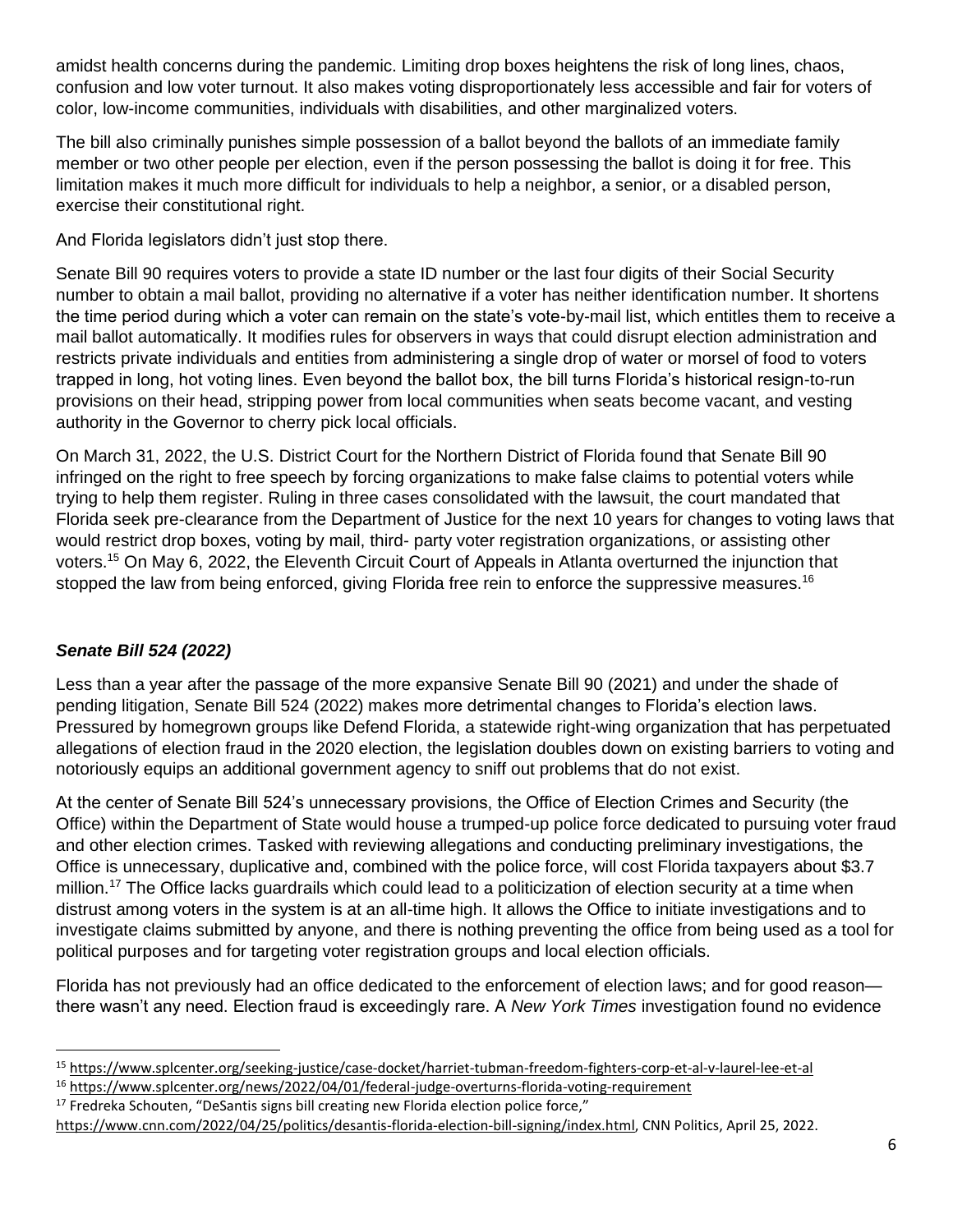of substantial voter fraud in Florida.<sup>18</sup> A separate *Associated Press* [analysis](https://apnews.com/article/voter-fraud-election-2020-joe-biden-donald-trump-7fcb6f134e528fee8237c7601db3328f) found fewer than 475 possible claims of fraud out of 25.5 million votes cast in six battleground states.<sup>19</sup> Florida's own Secretary of State [reported receiving 262 fraud complaints](https://dos.myflorida.com/elections/integrity) in 2020, with just 75 of them referred to law enforcement.<sup>20</sup>

Senate Bill 524 also increases penalties from a misdemeanor to a felony for simply collecting and submitting more than two vote-by-mail ballots on behalf of others and increases the fines from \$1,000 to \$50,000 on organizations that violate voter registration laws. While the voter assistance and voter registration efforts of prominent, nationwide organizations are harmed by these provisions, many grassroots organizations, such as religious groups and school clubs, are increasingly deterred from voter registration efforts, for fear of doing something wrong.

According to the Fair Elections Center, data shows that formerly incarcerated people regaining their right to vote, young people, voters of colors, and people who need language assistance disproportionately rely on voter registration drives.<sup>21</sup> Laws prohibiting acquaintances from returning ballots on behalf of others could make it effectively illegal for voters with disabilities to cast a vote. For the second year in a row, with no substantiated evidence of widespread elections issues, Florida has chosen to undermine rather than uplift the electorate.

## **Florida is Not Alone: National Trends and the Resurgence of Voter Intimidation**

Unfortunately, Florida is not alone in filing restrictive voting legislation. The January 6 attack on the Capitol was a physical manifestation of an invisible thread of lies that has spent years weaving its way through our country, choking out the voting rights of people of color, elderly people and people with disabilities. Despite a lack of evidence, the conservative right has succeeded in spreading and repeating false information, including "the Big Lie" that the 2020 election was rigged and sparking a dangerous resurgence of violence reminiscent of the Reconstruction era.

According to a *New York Times* article, at least 357 sitting Republican legislators in contested battleground states have used the power of their office to discredit the recent elections.<sup>22</sup> Lies and disinformation have become so deeply rooted in the political landscape, new elections policies have become a free-for-all for fabricated fraud and feigned integrity. Over 440 bills with provisions that restrict voting access were introduced in 49 states during the 2021 legislative sessions. To date, at least 36 new voting restrictions have passed through 14 state legislatures since the beginning of  $2022<sup>23</sup>$ 

[https://www.nytimes.com/interactive/2022/05/22/us/politics/state-legislators-election-denial.html,](https://www.nytimes.com/interactive/2022/05/22/us/politics/state-legislators-election-denial.html) The New York Times, May 22,

<sup>&</sup>lt;sup>18</sup> Benjamin Rosenberg, "Report: Election officials find no evidence of widespread voter fraud," [https://www.vox.com/policy-and](https://www.vox.com/policy-and-politics/2020/11/11/21560269/election-virtually-no-evidence-voter-fraud-nyt)[politics/2020/11/11/21560269/election-virtually-no-evidence-voter-fraud-nyt,](https://www.vox.com/policy-and-politics/2020/11/11/21560269/election-virtually-no-evidence-voter-fraud-nyt) Vox, Nov. 11, 2020.

<sup>&</sup>lt;sup>19</sup> Christina A. Cassidy, "Far too little voter fraud to tip election to Trump, AP find," [https://apnews.com/article/voter-fraud-election-](https://apnews.com/article/voter-fraud-election-2020-joe-biden-donald-trump-7fcb6f134e528fee8237c7601db3328f)[2020-joe-biden-donald-trump-7fcb6f134e528fee8237c7601db3328f,](https://apnews.com/article/voter-fraud-election-2020-joe-biden-donald-trump-7fcb6f134e528fee8237c7601db3328f) AP News, December 14, 2021.

<https://apnews.com/article/voter-fraud-election-2020-joe-biden-donald-trump-7fcb6f134e528fee8237c7601db3328f>

<sup>&</sup>lt;sup>20</sup> Florida Division of Elections, "Elections Integrity," https://dos.myflorida.com/elections/integrity.

<sup>&</sup>lt;sup>21</sup> Fair Elections Center, "Florida's new election police unit is the scariest voter suppression effort yet,"

https://www.fairelectionscenter.org/post/florida-s-new-election-police-unit-is-the-scariest-voter-suppression-effort-yet, May 3, 2022 (originally reported by Fabiola Cineas, Vox[, https://www.vox.com/2022/5/3/23048665/florida-election-police-voting-rights\)](https://www.vox.com/2022/5/3/23048665/florida-election-police-voting-rights) <sup>22</sup> "Nick Corasanti, et al., "How Trump's 2020 Election Lies Have Gripped State Legislatures,"

<sup>2022.</sup> 

<sup>&</sup>lt;sup>23</sup> Brennan Center for Justice, "Voting Laws Roundup: December 2021," [https://www.brennancenter.org/our-work/research](https://www.brennancenter.org/our-work/research-reports/voting-laws-roundup-december-2021)[reports/voting-laws-roundup-december-2021,](https://www.brennancenter.org/our-work/research-reports/voting-laws-roundup-december-2021) January 12, 2022.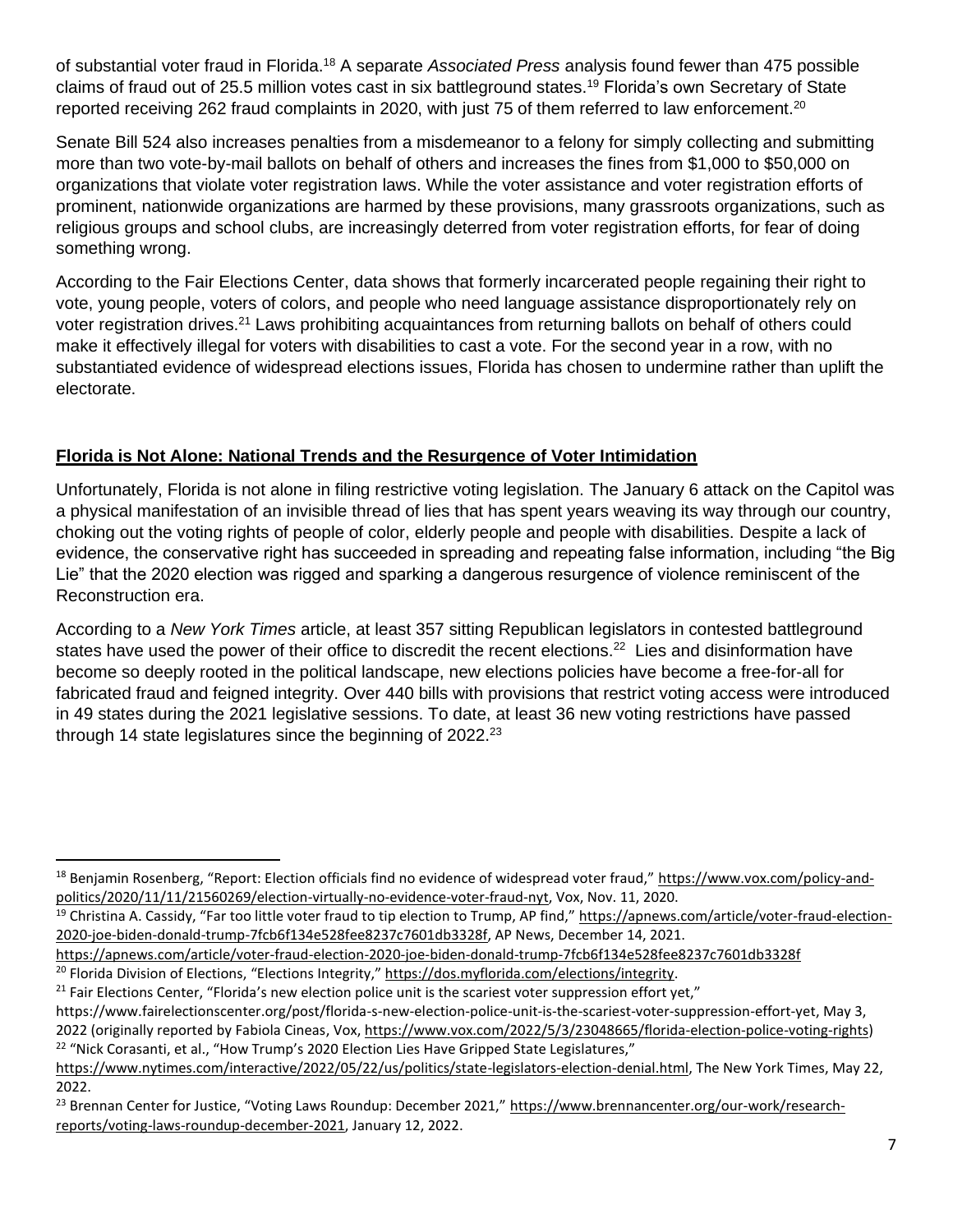States have also made efforts to not certify elections and determine a new slate of electors. The U.S. Department of Justice has initiated an investigation into fake Electoral College certificates that were submitted as part of what some believe to be a plan to overthrow the 2020 election.<sup>24</sup>

The lie about voter fraud is not new. In 2010, former Kansas Secretary of State Kris Kobach claimed that dead and non-citizens cast ballots, leading many other states to pass voter ID laws that have been demonstrated to disproportionately disenfranchise Black, elderly, and rural voters. These laws undermine confidence and throw up unnecessary new hoops for voters to navigate just to exercise their freedom to vote.

Experts warn that these laws could have the effect of intimidating and deterring voters, election administration officials, and third-party organizations that help voters navigate elections.<sup>25</sup>

The writing is already on the wall.

Rapidly changing election laws have planted confusion in the minds of voters about new rules and inspired fear in local election workers and many grassroots organizations who want to avoid penalties. The November elections are yet to arrive, and states have already weaponized these laws to harass and intimidate voters.

In Florida, specifically, the elections police force established by Senate Bill 524 is a terrifying reminder of this country's history of using law enforcement to kill, threaten, and prevent people from voting. According to a representative from the Fair Elections Center, the phrase "election irregularities" used throughout the omnibus legislation is vague, undefined, and would seem to give the new police force and investigators a lot of leeway in terms of what they investigate.<sup>26</sup> Plus, the legislation does not include a mechanism for how the state plans to track potentially frivolous and politically motivated complaints.

Nearly two years after the Amendment 4 court battles, and still no statewide database for verifying financial obligations or a dedicated place to flag citizens who register or vote illegally, Florida has ramped up arrests of returning citizens that have been charged with committing voter fraud, some of whom mistakenly thought they could vote after the passage of Amendment 4. At least two people, one of whom is homeless, in Alachua County were registered to vote from inside the county jail during registration drives organized by Alachua County's Democratic elections supervisor in 2020, and subsequently arrested for election crimes for registering to vote. Surprised by their indictment, both men confessed they were told that an employee of the Supervisor of Elections Office was the target of the investigation.<sup>27</sup> Others have been charged with various election crimes related to an investigation by the State Attorney's Office for the Eighth Judicial Circuit that was prompted by a series of complaints filed by a Gainesville database researcher and programmer who says he found thousands of people across the state who registered or voted illegally.<sup>28</sup>

As the waters of intimidation rise, the battle for political power has also incited a political tug-of-war for local, state, and congressional seats. Political bodies across the country seek to drown out the minority vote through gerrymandered redistricting maps. In Florida, a congressional redistricting plan pushed through the Legislature by Governor DeSantis is now under challenge for eradicating a district long held by U.S. Rep. Al Lawson,

<sup>27</sup> Alan Festo, "Second person arrested in voter fraud investigation at Alachua County jail; bail set at \$75k," [https://www.gainesville.com/story/news/2022/05/03/2nd-man-arrested-states-alachua-county-voter-fraud](https://www.gainesville.com/story/news/2022/05/03/2nd-man-arrested-states-alachua-county-voter-fraud-investigation/9626743002/)[investigation/9626743002/,](https://www.gainesville.com/story/news/2022/05/03/2nd-man-arrested-states-alachua-county-voter-fraud-investigation/9626743002/) The Gainesville Sun, May 3, 2022.

 $^{28}$  Javon L. Harris, "Voting activists launch statewide election integrity campaign to help inmates charged," [https://www.gainesville.com/story/news/2022/05/05/florida-rights-restoration-coalition-fights-voting-rights/9664359002/,](https://www.gainesville.com/story/news/2022/05/05/florida-rights-restoration-coalition-fights-voting-rights/9664359002/) The Gainesville Sun, May 5, 2022.

<sup>&</sup>lt;sup>24</sup> Luke Broadwater & Alan Feuer, "Jan. 6 Panel and State Officials Seek Answers on Fake Trump Electors,"

[https://www.nytimes.com/2022/01/21/us/politics/jan-6-fake-trump-electors.html,](https://www.nytimes.com/2022/01/21/us/politics/jan-6-fake-trump-electors.html) The New York Times, January 21, 2022.  $25$  Fair Elections Center, "Florida's new election police unit is the scariest voter suppression effort yet,"

[https://www.fairelectionscenter.org/post/florida-s-new-election-police-unit-is-the-scariest-voter-suppression-effort-yet,](https://www.fairelectionscenter.org/post/florida-s-new-election-police-unit-is-the-scariest-voter-suppression-effort-yet) May 3, 2022 (originally reported by Fabiola Cineas, Vox, [https://www.vox.com/2022/5/3/23048665/florida-election-police-voting-rights\)](https://www.vox.com/2022/5/3/23048665/florida-election-police-voting-rights)  $26$  Id.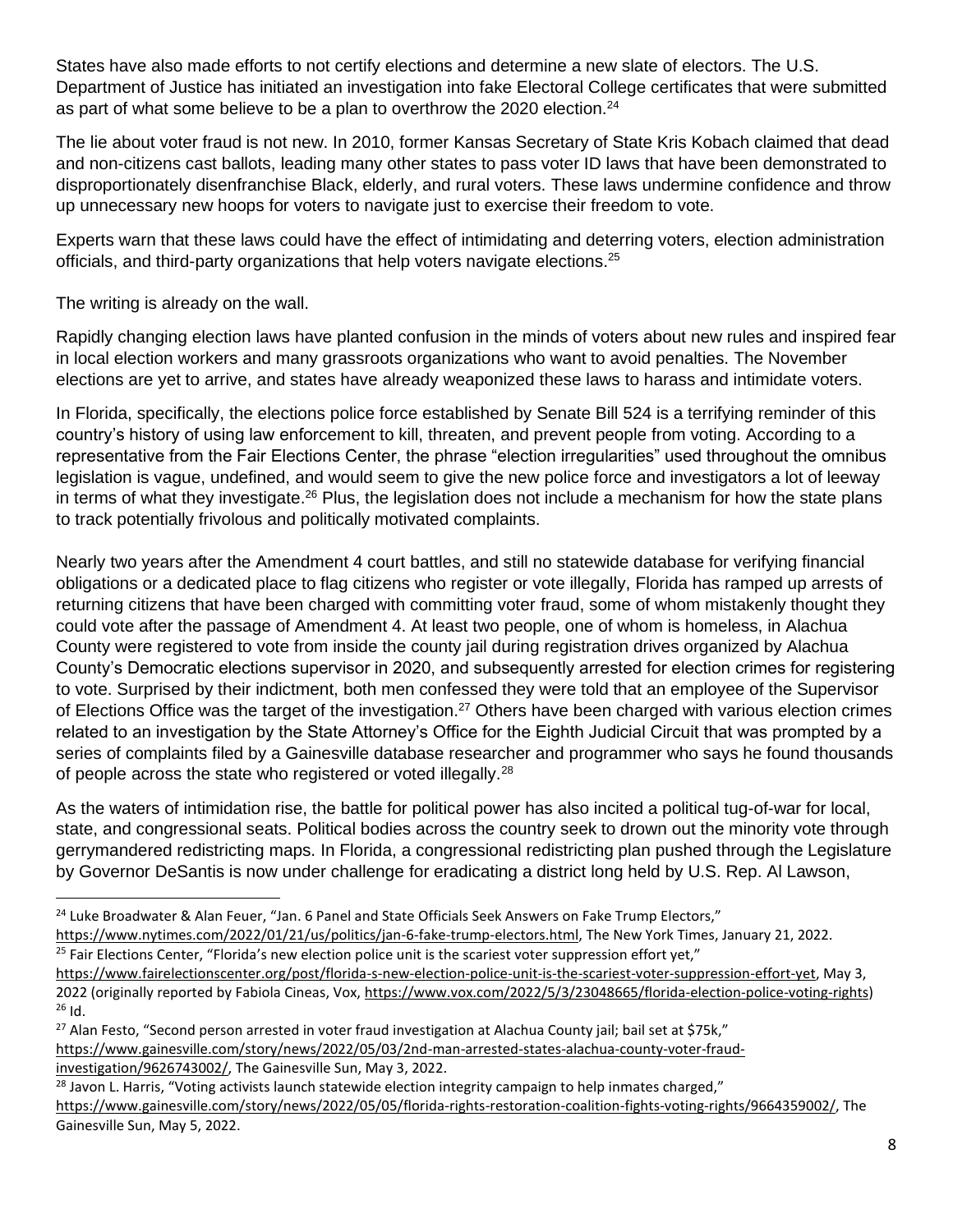reducing the opportunity for Black voters in the Jacksonville area to elect a Black representative.<sup>29</sup> Any minor change to maps can decide the fate of the political agenda. While on appeal, the map has currently been reinstated by the appellate court.<sup>30</sup>

SPLC, along with other Florida organizations, is currently embroiled in a legal challenge to Jacksonville City Council's newly drawn redistricting maps, which could diminish Black voters' influence for the next decade in Duval County.<sup>31</sup> The action, filed in March 2022, is still in its early stages.

### **Policy Recommendations**

Our democracy is under threat. National and regional organizations, community activists and groups, and voters across the country must not be deterred by the onslaught of suppressive voting measures designed to dilute the voting strength of communities of color. Several policy recommendations can be offered to address this crisis while continuing to counter legislative proposals that make voting more difficult and costly.

### Increase Funding for Election Administration

States and local governments rely on two different types of Election Administration Commission (EAC) grants: HAVA Operational Grants, including Title II Section 251 Requirements Payments Grants and Section 101 grants for the improvement of election administration. It is necessary that Congress sufficiently funds the EAC and assists states, particularly given the rise in cybersecurity threats, recently passed legislation in some states that prohibits third-party funding to local elections offices, and the increasing interdependencies on funding and resources to effectively administer elections after Shelby v. Holder. President Biden's FY 2023 budget proposal requests \$10 billion over the next decade to improve the country's election administration and provide greater assistance to voters.

#### Increase DOJ resources to expand enforcement capacity

The Department of Justice Voting Section is responsible for detecting, investigating, and pursuing violations of federal civil and criminal laws related to voting. President Biden's FY 2023 budget proposal requests \$215.2 million for the Civil Rights Division to expand its efforts to deter and prosecute hate crimes; safeguard fair elections; and combat discrimination. Since Shelby v. Holder, the responsibility of ensuring the tenets of the Voting Rights Act of 1965 has waned without the guarantees of Section 5. Congress must adequately fund DOJ and expand DOJ's enforcement capacity within the Voting Section with an increase in full-time employees to perform duties, and continue enforcement and authority not affected by the Shelby decision, thereby ensuring that all eligible voters can cast a vote and have their vote counted, and voters have access to accurate information.

### Support nonpartisan federal voting legislation that protects all citizens

The Electoral Count Act would resolve ambiguity around the certification process for Electoral College votes submitted by the states, but it falls far short of ensuring everyone has equal access to the ballot and can exercise their right to vote. Congress must pass federal voting legislation that protects the rights of citizens to make their voices heard in elections across the country, in every state, and for every level of office. To defend

<sup>&</sup>lt;sup>29</sup> CBS Miami, "Florida Takes Aim At Redistricting Ruling," [https://miami.cbslocal.com/2022/05/18/florida-takes-aim-at-redistricting](https://miami.cbslocal.com/2022/05/18/florida-takes-aim-at-redistricting-ruling/)[ruling/,](https://miami.cbslocal.com/2022/05/18/florida-takes-aim-at-redistricting-ruling/) May 18, 2022; John Kennedy, "Judge spikes DeSantis's Florida redistricting map that axed minority district as candidate deadline nears," [https://www.msn.com/en-us/news/us/judge-spikes-desantiss-florida-redistricting-map-that-axed-minority-district](https://www.msn.com/en-us/news/us/judge-spikes-desantiss-florida-redistricting-map-that-axed-minority-district-as-candidate-deadline-nears/ar-AAXadoU?ocid=uxbndlbing)[as-candidate-deadline-nears/ar-AAXadoU?ocid=uxbndlbing,](https://www.msn.com/en-us/news/us/judge-spikes-desantiss-florida-redistricting-map-that-axed-minority-district-as-candidate-deadline-nears/ar-AAXadoU?ocid=uxbndlbing) USA Today, May 11, 2022.

<sup>&</sup>lt;sup>30</sup> The Associated Press, "Florida appeals court reinstates redistricting map," [https://www.mysuncoast.com/2022/05/20/florida](https://www.mysuncoast.com/2022/05/20/florida-appeals-court-reinstates-redistricting-map/)[appeals-court-reinstates-redistricting-map/,](https://www.mysuncoast.com/2022/05/20/florida-appeals-court-reinstates-redistricting-map/) May 20, 2022.

<sup>31</sup> Jacksonville Branch of the NAACP, et al. v. City of Jacksonville, et al., Case No: , [https://www.splcenter.org/presscenter/civil-rights](https://www.splcenter.org/presscenter/civil-rights-groups-and-local-activists-file-lawsuit-challenging-jacksonville-city)[groups-and-local-activists-file-lawsuit-challenging-jacksonville-city](https://www.splcenter.org/presscenter/civil-rights-groups-and-local-activists-file-lawsuit-challenging-jacksonville-city)